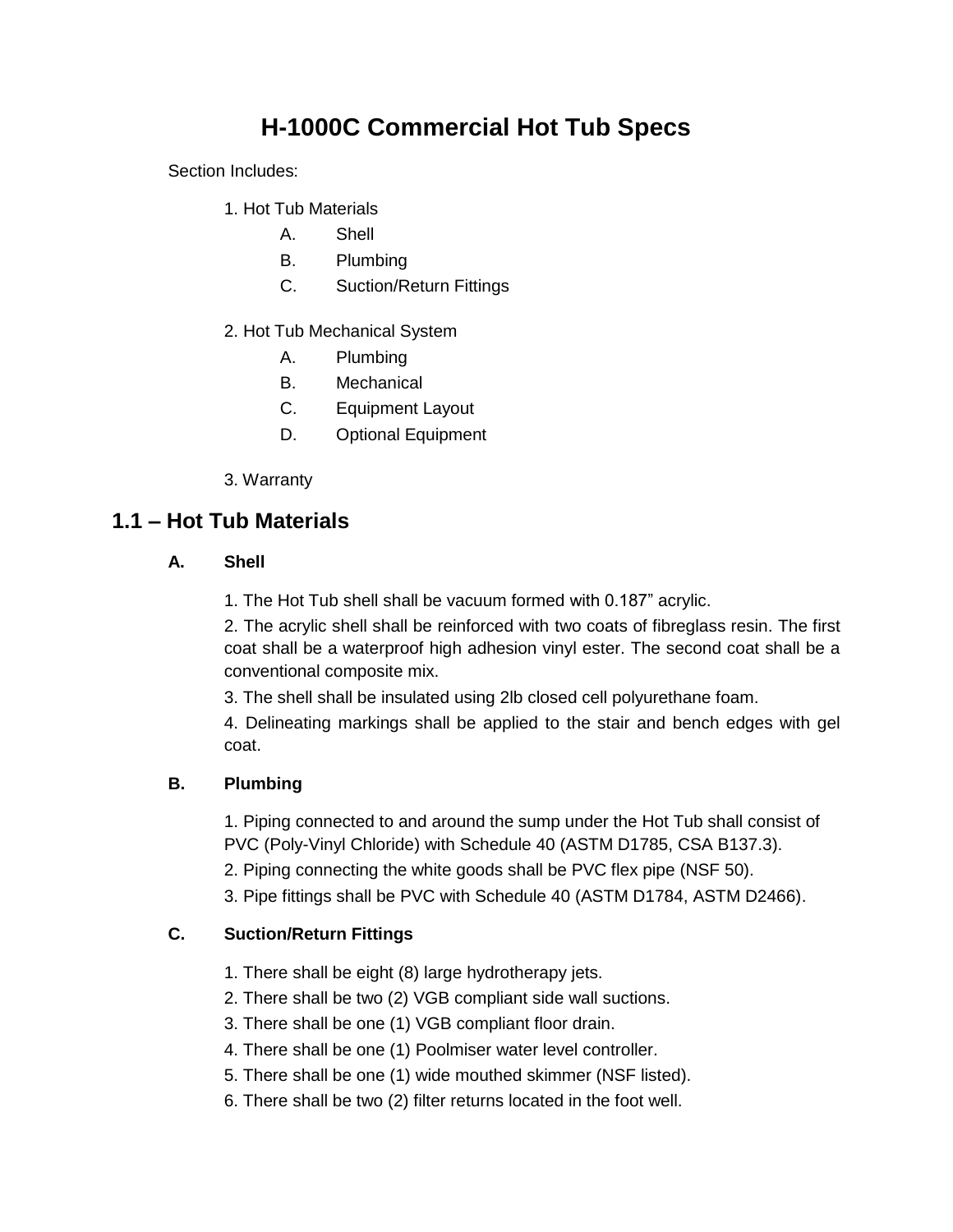7. There shall be two (2) air controls.

# **1.2 – Hot Tub Mechanical**

### **A. Plumbing**

1. Piping connecting the pump, filter and heater shall consist of 2" Schedule 40 rigid PVC (ASTM D1785, CSA B137.3).

2. Pipe fittings shall be PVC with Schedule 40 (ASTM D1784, ASTM D2466) except when connecting directly to the heater CPVC Schedule 80 (ASTM D1784, F441) shall be used.

3. Six (6) Schedule 40 2" x  $\frac{1}{2}$ " reducing bushings to allow for two (2) chemical controller connections, two (2) thermometers, one (1) external high limit and one (1) acid feed connection.

4. One (1) Schedule 40 2"  $\times$  3/4" reducing bushing to allow for a fresh water connection.

5. Four (4) Schedule 40 PVC true union ball valve with EPDM seats.

## **B. Equipment**

The basic mechanical package shall consist of:

1. One (1) 240V single phase Pentair Whisperflo 3/4hp filter pump with strainer (NSF listed, UL listed)

2. One (1) 240V single phase Pentair Whisperflo 2hp jet pump with strainer (NSF listed, UL listed).

- 3. One (1) Pentair Clean and Clear 500 sq.ft cartridge filter (NSF listed).
- 4. One (1) 240V single 11kW Coates electric heater (UL listed).
- 5. One (1) 2" Blue White flowmeter.
- 6. Two (2) Ametek inline thermometers.

Please note that some dealers may purchase only a pre-plumbed hot tub shell and supply their own equipment.

#### **C. Packaged Equipment Layout**

1. All equipment shall be organized, mounted and plumbed to stub outs per the equipment layout on the hot tub drawing.

- 2. All equipment shall be mounted on two (2) waterproof, plastic pads.
- 3. Thermometers and gauges shall be provided, but not installed.

Not included: Following, but not limited to:

4. Connection piping between pre-plumbed shell and packaged mechanical equipment.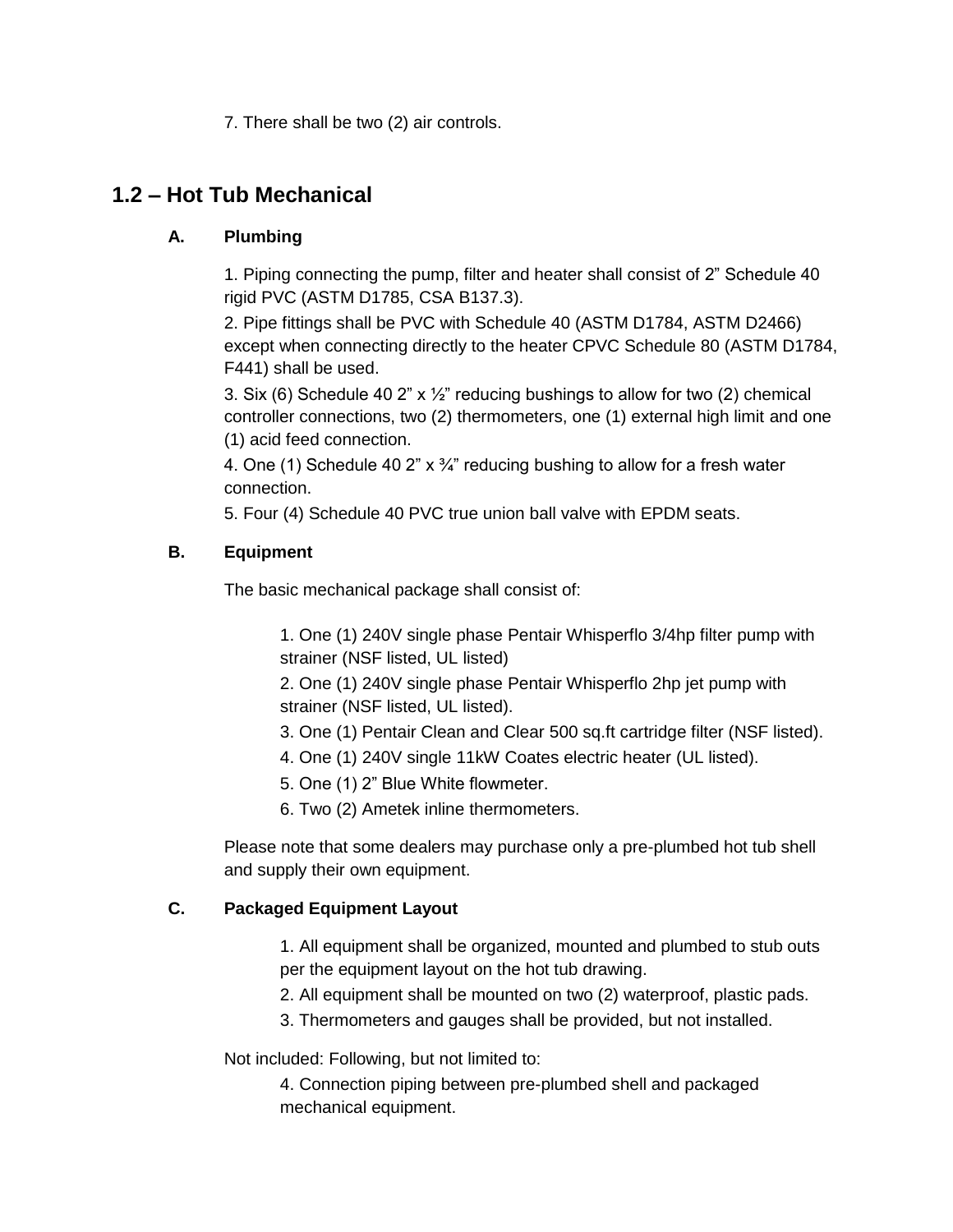5. Control and power wiring and electrical components.

#### **D. Optional Equipment**

The following equipment does not come standard with the hot tub mechanical package and may be purchased/upgraded at additional cost.

- 1. Pumps and heater may be upgraded to 208V or 575V 3 Phase equipment.
- 2. Chemical control system.
	- A. One (1) Pool Link 103 chemical controller (ETL listed).
	- B. One (1) probe chamber.
	- C. One (1) pH probe.
	- D. One (1) ORP probe.
	- E. One (1) piston style flow switch.
	- F. One (1) Stenner 45MP5 metering pump for acid feed (UL listed).
	- G. One (1) acid holding tank with lid.
	- H. One (1) Pentair Rainbow 302 brominator (NSF listed).
	- I. One (1) Asco ½" 120V/60Hz N/C brass solenoid valve with Viton seals.
- 3. Add second Stenner and chemical holding tank for liquid sanitizer.
	- A. Removes Pentair Bermuda 302 brominator.
	- B. Removes solenoid valve.
- 4. Emergency push/pull switch.
	- A. One (1) N/O contact block.
	- B. One (1) N/C contact block.
	- C. One (1) push/pull button.
- 5. AV Alarm (flashing beacon with horn).
- 6. Low voltage spa light with install.
	- A. 12V Nexxus Melody Blanco spa light (ETL listed).
	- B. Intermatic PX100 100 watt safety transformer, 120V input to 12V output (CSA certified for Canada and US).
- 7. United Electric Company B54-103 external high limit temperature switch (UL, CSA, CE listed).
	- A. Adjustable from 0 to 225 F.
	- B. Includes stainless steel thermal well.